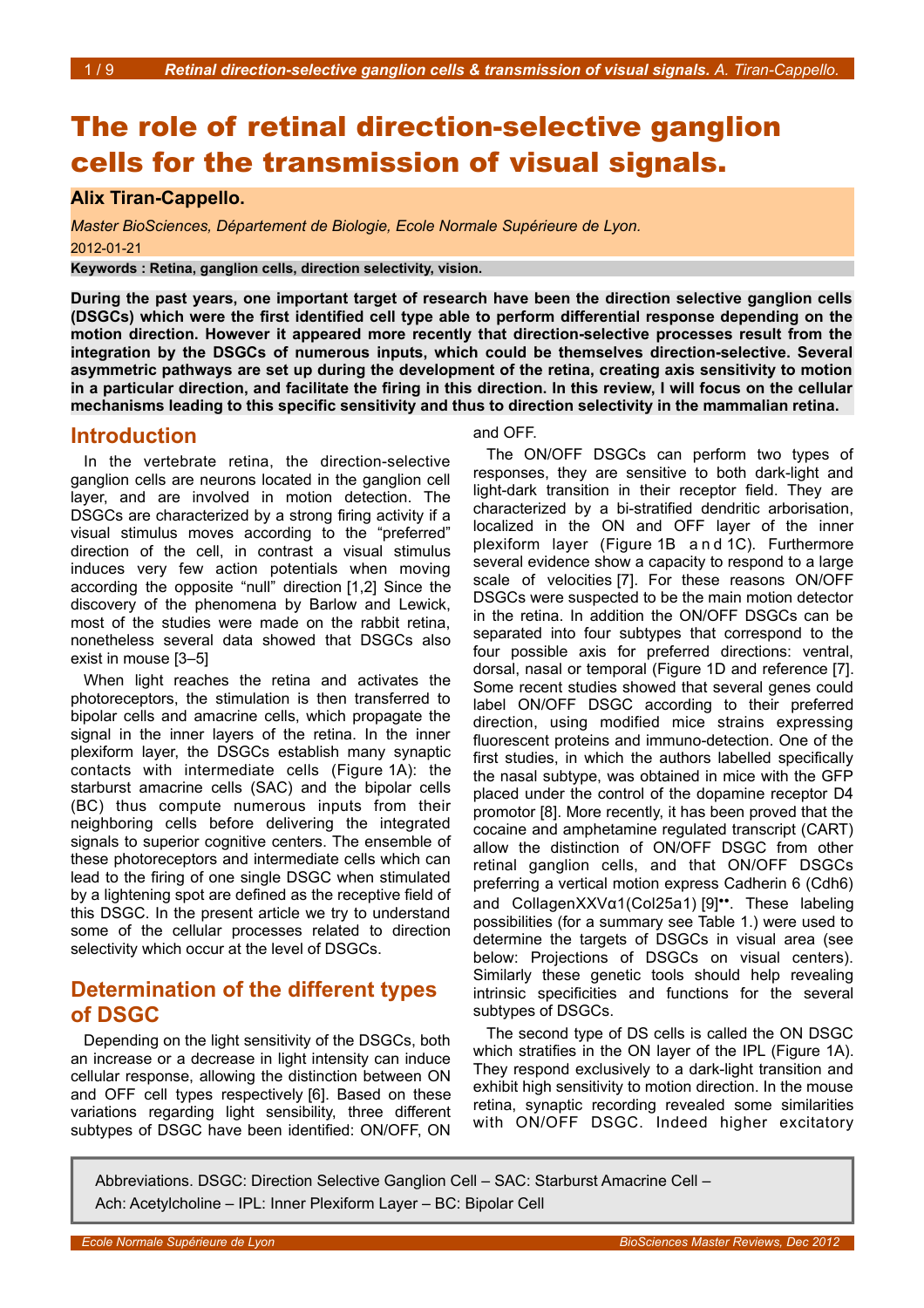

<span id="page-1-0"></span>**Figure 1. Global organization of DSGCs in the retina. A.** Structural schema of the retina which emphasize the connections between the DSGCs and other retinal cells in the IPL. BC, bipolar cell; SAC, starburst amacrine cell. **B.** Photography of the dendritic architecture of a putative ON/OFF DSGC expressing GFP. The ON (green) and OFF (red) parts of the dendritic field were obtained from several stacks projections. **C.** Vertical section of a putative ON/OFF DSGC expressing GFP; dendrites stratify in both ON and OFF sub-laminae of the inner plexiform layer. **D.** Representation of the four possible preferred directions in an ON/OFF DSGC.

conductances can be observed along preferred direction and in the opposite direction, higher inhibitory conductances are found [4]. But contrary to the ON/OFF type, they only show three possible preferred directions: dorsal, ventral or temporal (Figure [2D](#page-2-0)) and are sensitive only to low and moderate motion speed [6,7]. The study of ON DSGCs responses depending

on the velocity of the image reveals that ON DSGCs are inhibited by high speed motion and this mechanism is mediated by a reduction of excitatory inputs and an increase in inhibitory inputs [10]. Recent data show that ON DSGCs can be separated in two subtypes, depending on their morphology and electrical response to a light stimulus [11]•. The predominant type,

| Table 1. Summary of the markers and transgenic mouse lines for the specific labeling of DSGC subtypes. |                     |                     |  |
|--------------------------------------------------------------------------------------------------------|---------------------|---------------------|--|
| Subtypes                                                                                               | Preferred direction | <b>Markers</b>      |  |
| ON/OFF DSGC                                                                                            | Dorsal              | Col25a1, Cdh6 [9]** |  |

| $(CART+)$ [9] $\cdot$ | Ventral | Col25a1, Cdh6, Spig1:CreER (or Fstl4) [9]" |
|-----------------------|---------|--------------------------------------------|
|                       | Nasal   | Mmp17 [9] <sup>**</sup> , Drd4:EGFP [8]    |
| ON DSGC               | Ventral | Spig1:GFP [44]                             |
| OFF DSGC              | Ventral | Jam-B:CreER [13]"[46]                      |

Spig1: SPARC-related protein containing immunoglobulin domains 1; Mmp17: matrixmetalloprotease17; Fstl4: follistatin-likeprotein 4;

CreER: Cre recombinase.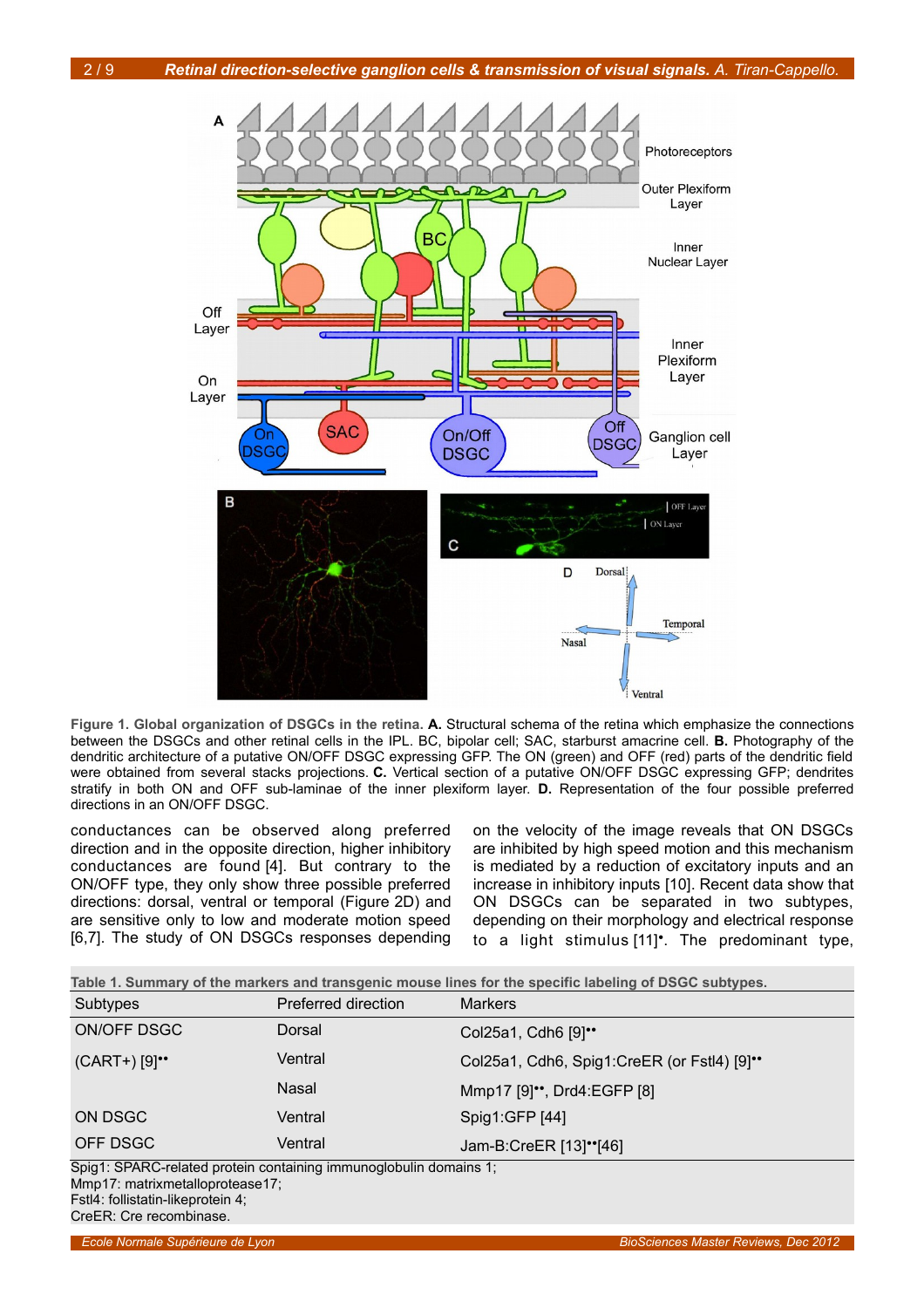sustained ON DSGC give more intensive and longer responses after stimulation with a moving lightning bar than transient ON DSGC (Figure [2B](#page-2-0)). Both of them stratify in the ON layer of the retina [12], but neurobiotin staining revealed that sustained cells present also an increase of short dendritic ramifications, and do not present any connections with amacrine cells (Figure [2A](#page-2-0)), contrary to transient cells with numerous amacrine connections, and higher length for terminal dendrites [12].

Recently a new type of retinal ganglion cell has been identified in transgenic mice with YFP expression under Junction Adhesion Molecule B (JAM-B+) promotor. JAM-B+ GCs respond to a light-dark transition combined with an upward motion [13]••, which is characteristic of an OFF DS response. These properties appear to rely on the asymmetry of the dendritic field that points ventrally (Figure [2C](#page-2-0)). Indeed direction selectivity is lost in JAM-B+ cells with a symmetric dendritic field but the OFF response is conserved. These properties suggest the existence of a new DS-mechanism diverging from ON/OFF or ON DSGCs, in which direction selectivity appears to be dependent of the shape of the dendritic field [14,15]. However very few data are currently available concerning this subtype of DSGC, and the synaptic processes remains globally unclear.

## **The pattern of amacrine cell creates a direction-selectivity mechanism**

It has been reported that the destruction of the SAC network surrounding a DSGC induces a complete loss of direction selectivity [16], and thus showed that SACs are major components for the DS processes. Indeed, the SACs establish a large quantity of synaptic interaction with the DSGCs, and modulate inputs signals coming from photoreceptors and transferred by bipolar cells [6]. Furthermore these cells possess two types of neurotransmitter: GABA and acetylcholine (Ach) [17], allowing them to perform both excitation and inhibition on their downstream targets. Because GABA receptor inhibition on DSGCs leads to a loss of direction selectivity in ON/OFF DSGC [18], GABA pathways have been suspected to play a central role in the establishment of DS mechanisms.

Recent studies on the asymmetric repartition of SACs onto the dendritic tree of DSGC also indicate that the repartition of GABA and cholinergic synapses could provide direction selective inputs. On the dendritic field of a DS cell, a stimulus moving along the "null" direction will elicit an extremely low firing activity, thus it is possible to define the "null" side of this cell as the first part of the dendritic field that receives the light coming from a visual stimulus moving along the "null"



<span id="page-2-0"></span>**Figure 2. Characteristics of ON and OFF DSGC subtypes. A.** Transient (left) and sustained (right) ON DSGCs after neurobiotin injection. White dots represent connected amacrine cells. **B.** Electrophysiological recordings of the differential responses of sustained and transient DSGCs for a stimulus moving along preferred/null axis. Both A and B panel are from [12]. **C.** Morphology of an OFF DSGC. The asymmetric dendritic tree points towards the ventral direction of the retina (scale bar: 50μm). This repartition probably explains the sensibility of the cell for motion following the direction soma-dendrites. The photography was taken from the referred article [13]••. **D.** Comparison of the preferred axis for ON (left) and OFF (right) DSGC subtypes.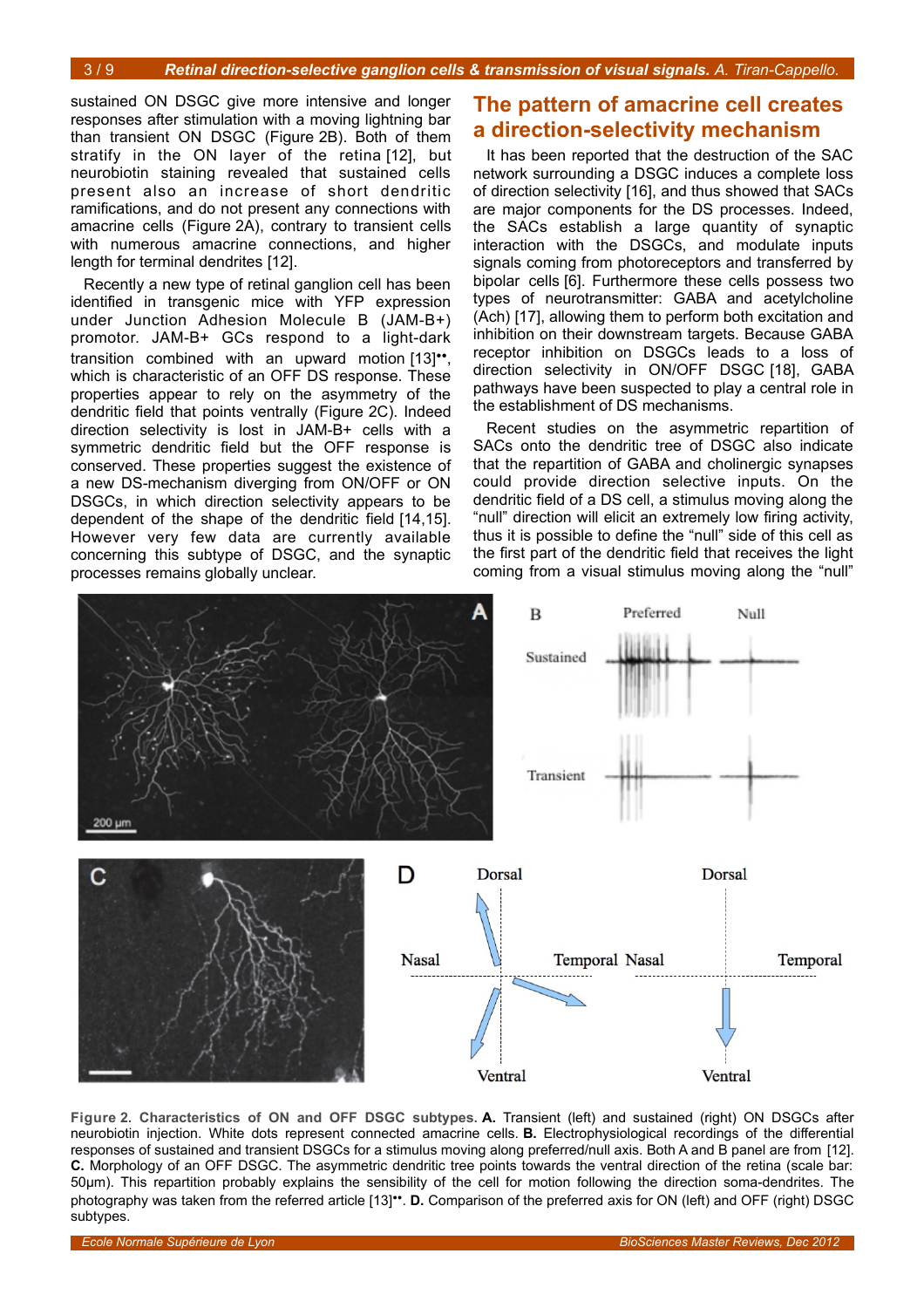direction. On the "null" side of the DSGC dendritic field, several evidence show that the number of inhibitory GABAergic contacts is increased [19]••[20]. Similarly, another study [21] underlines the reduced direction selectivity when inhibition of GABA receptors are performed, lowering the amount of functional GABA synapses and thus reducing the asymmetric inhibition of the DSGC. Moreover similar cholinergic conductances were observed on both sides of the preferred/null axis, and thus suggests an equal repartition of cholinergic synapses [21] This asymmetric organization in the repartition of synapses facilitates the formation of action potentials along the preferred direction where inhibitory inputs from GABA synapses are reduced, and therefore enhances the efficiency of cholinergic and glutamatergic excitatory synapses [21][22]<sup>\*\*</sup>. On the null side where more inhibitory synapses are present, higher GABA secretion reduces the impact of cholinergic and glutamatergic inputs and thus reduces firing along null direction (Figure [3B](#page-3-0)).

Facing the increasing importance of SACs for the patterning of direction selectivity, it was proposed that SACs themselves were direction selective. In the following paragraph I provide some examples of asymmetric organization in SACs which could be the basics of these DS properties. Some recent results show that the effects of neurotransmitters on SACs



<span id="page-3-0"></span>**Figure 3. A model for direction selectivity depending on presynaptic pattern. A.** Repartition of cholinergic and GABAergic synapses on the preferred/null axis. This figure illustrates the inhibition of excitatory synapses caused by a motion along null direction. The figure is available in Lee S. et al (2010) in its original form. **B.** Details of the possible interactions between inhibitory and excitatory synapses on a DSGC. On the preferred side both cholinergic and glutamatergic releases induce postsynaptic activation because the reduced GABA inhibition facilitates firing. A movement in the null direction provokes the release of excitatory but mainly inhibitory neurotransmitters from the same SAC, which causes a local inhibition of the DSGC. This relationship with SACs also prevents firing of the DSGC on the null side under glutamatergic inputs from bipolar cells. Each pathway, glutamatergic, cholinergic and GABAergic, is represented by a unique color green, red and blue, respectively.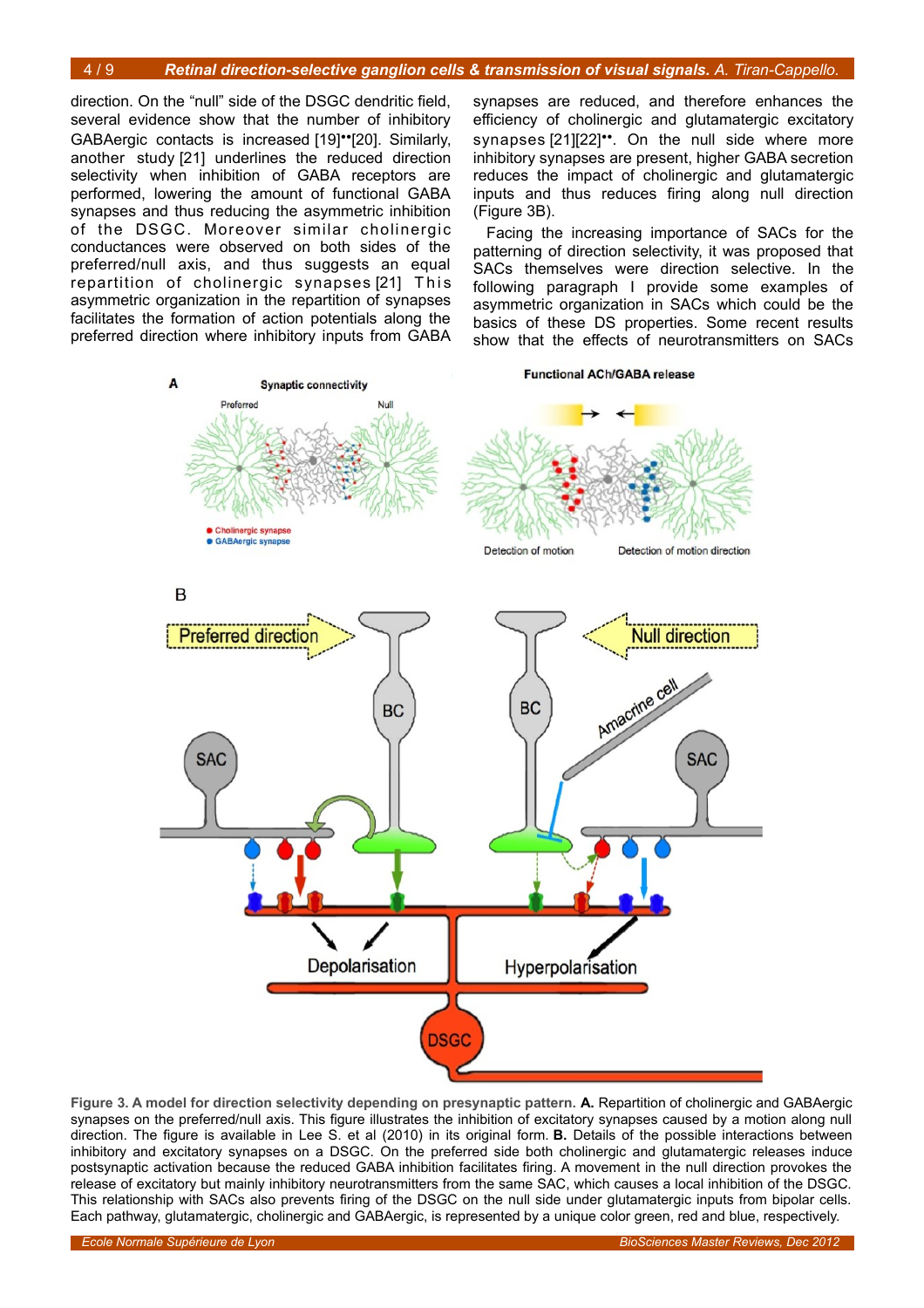could depend on the asymmetric repartition of ions in the dendrites [23]•[24]••. It appears in SACs that the calcium signal which provides inhibition through GABA release is more intensive to the dendritic tips than near the soma, demonstrating that the output in SACs is itself direction selective [23]•. It was also observed that GABA induces a hyperpolarization at the dendritic tips, but has a depolarizing effect near the soma of SAC [24]••. The authors suggested a model where a gradient of Cl- modify deeply the ionic potential at the membrane and so changes the direction of ionic currents when GABA binds to his receptor. As a results GABA causes a hyperpolarization at the dendritic tips with an outward flux of Cl- (caused by a high Clconcentration), but near the soma it appears to produce the opposite effect [24]••. This polarisation of the SACs was suspected to be the origin of these intrinsic DS properties.

In ON DSGCs, GABA inhibition leads to the apparition of an OFF direction selective response [25], in other words the cells become sensitive to the transition from a light to a dark context, where in ON/OFF type it creates a loss of direction selectivity [18]. These different behaviors facing an inhibition of GABA receptors suggest that the mechanism creating direction selectivity is different between ON and ON/OFF subtypes. However we have to acknowledge that in both subtypes the GABA secretion induces an inhibition of other excitatory conductances. In this context of GABA inhibition, it is interesting that cholinergic antagonists provoke a loss of direction selectivity for this "new" OFF response [25]. We can assume that cholinergic pathways create direction selective output onto ON DSGCs, however their real importance in the natural ON response remains poorly understood. Indeed the major parts of data concerning cholinergic signaling are related to ON/OFF DSGCs, the use of cholinergic inhibitors reduces the response (for both ON and OFF components) for a majority of cells but do not change the preferred direction axis [26]. This huge difference creates a major problem to make parallels between both subtypes and highlights the divergences among them.

### **An intrinsic mechanism for direction selectivity in DSGCs**

Because of the increasing importance of SACs in DS processes, DSGCs have recently be suspect to play very little role in direction selectivity because their properties could results from the input of asymmetric repartition of inhibitory and excitatory synapses of SACs. However recent results argue that DSGCs are still necessary for coding of direction selective output as it was suspected by Taylor and Vaney [27]. These "endogenous" properties of DSGCs for direction selectivity apparently rely on the structure of the DSGCs. Targeting asymmetric ON/OFF DSGCs with dendrites oriented in the temporal direction (revealed by GFP under the control of Hb9 promotor), Trenholm showed that those cell conserve direction selective properties even in the presence of GABAergic and

cholinergic inhibitors [28]. It was assumed that the asymmetry of the dendritic field was responsible for such a behavior. This highlights the results concerning the OFF DSGCs, whose preferred direction corresponds to the orientation of the asymmetric dendritic tips [13]••. This hypothesis is also supported by a model developed recently which reveals that the inhibition at dendritic tips prevent locally the firing but is not sufficient to suppress the propagation of initiated spikes [29]••. Thus the DSGC dendritic tree has to be partitioned in separate regions, one which locally sums excitatory and inhibitory inputs generating spikes above a defined threshold of excitation, and another part which propagates these existing spikes to the soma thanks to Na- channels [29]<sup>\*\*</sup>. In this model the first part of the dendritic tree is responsible of the emergence of direction selective response, the second part allow the appropriate conditions for the signal propagation. It also suggests the partial overlapping of these intrinsic DS properties of a DSGC with presynaptic inputs to create a more reliable DS mechanism [29]••. Such results lead to the conclusion that even in symmetric ON/OFF DSGC the shape of the dendritic tree could still play a role for the determination of the preferred direction and therefore suggest the existence of an unknown post- synaptic mechanism related to the architecture of the dendrites in DSGC and the position of ionic channels.

# **Bipolar cells inputs and glutamate secretion modulate DSGC activity**

The signals from the cone photoreceptors are transferred to DSGCs via the bipolar cells, which establish excitatory glutamatergic synapses with the DSGCs [7]. Several evidences demonstrated that a certain type of labelled bipolar cell co-stratify with ON starburst amacrine cells and with the ON part of DSGC dendritic arbors [30], which indicates that a this type of BC could provide selective output to the ON layer of the inner plexiform layer. This may be the basis of a specific excitatory process related to direction selectivity through a specific wiring of the DSGCs.

Among the several types of glutamate receptors, several studies found no evidence of an asymmetric repartition of AMPA [31], or kainate receptors [32] in both ON and OFF parts of DSGC dendritic arbors, suggesting that DS mechanisms driven by glutamate secretion depend strongly on presynaptic patterns.

The suppression of the GABA response in DSGCs leads to an increase of the glutamate response on the null side [33]. These findings illustrate that GABA is responsible on the null side of the inhibition of excitatory inputs created by glutamate and Ach. These data support the hypothesis that the patterns of glutamate secretion are not themselves directionselective but rather that their apparent directionselectivity is the consequence of the asymmetric inhibition created by the SACs. In this perspective GABA secretion would undermine the effect of glutamatergic pathways (Figure [4](#page-5-0) by hyper-polarization of the postsynaptic compartment as it was suggested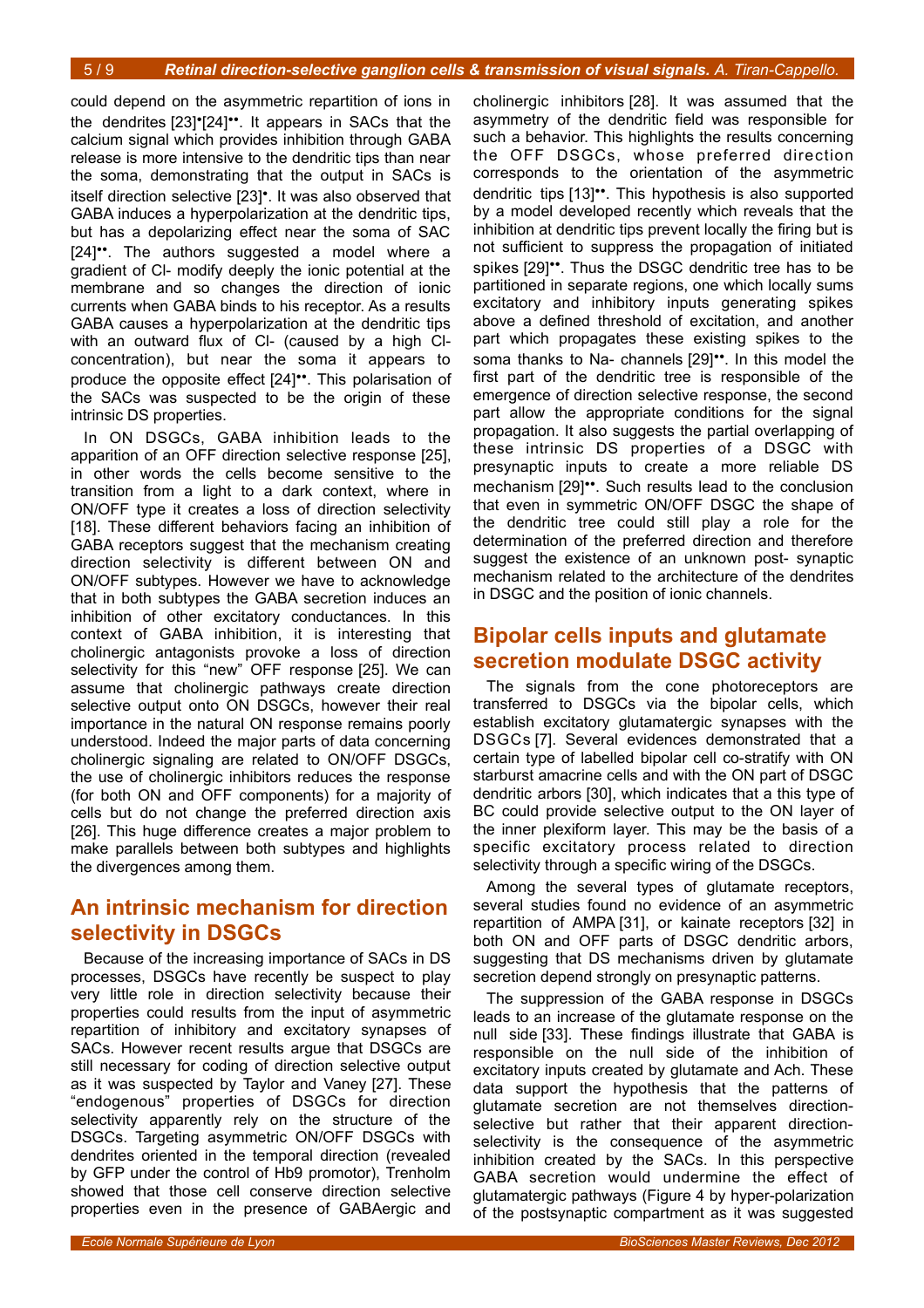#### [33].

Several clues suggest that bipolar cells participate to a lateral inhibition mechanism with the amacrine cells. The study of synapse clustering revealed the existence of a possible interaction which might lead finally to the inhibition of the DSGC [34]. A model was proposed a few years later, after using several drugs inhibiting the second group of metabotropic glutamate receptors, located only on amacrine cells [35], Jensen [36] showed that these receptors participate to both establishment of direction selectivity in ON/OFF DSGC but also reduce the preferred direction response. Because those receptors are highly expressed in SACs, the author claimed that glutamatergic inputs from bipolar cells leads to the inhibition of Ach release in SACs [36] (Figure [4\)](#page-5-0). This underlines the importance of an inhibiting pathway that could regulate the output of SACs on DSGCs, and thus modulate the amplitude of the response, particularly on the null side of the DSGC. The BCs could reduce the excitatory inputs on the null side through this lateral inhibition, whereas the BCs which fasciculate on DSGCs directly perform symmetric excitation on both preferred and null sides. This mechanism could enhance the asymmetric response of the preferred/null axis (Figure [4\)](#page-5-0).

### **The development of DSGCs**

If light experience appeared to be critical for the maintenance of a functional DS circuitry [37]•, several studies suggest that the construction of the circuitry responsible for direction selectivity is independent of light stimulation [37]•[38]. Mice dark-rearing (from birth to 30 days) does not alter direction selectivity and recordings in the developing retina also show that nonmature DSGCs already possess direction selective

light responses although those are lower and slower compared to mature DSGCs [38]. Using mice lacking the ß2 subunit of the Ach receptor, several studies [37]•[39]• showed that developing DSGCs do not require cholinergic inputs for cell patterning establishment allowing direction selectivity in mature retina. Interestingly GABAergic inhibition in adult retina causes a complete loss of direction selectivity, the same blockade during the two first weeks after birth does not prevent direction selectivity establishment [39]•.However these data confirm that GABAergic and cholinergic inputs are critical for the motion-detection mechanism but do not participate to its development. The retinal waves, a spontaneous and asymmetric electrical activity produced during the development are critical for the establishment of cellular pattern and the organization of the retina [40], and researchers thought they could produce the asymmetric pattern required for direction selectivity. But several results challenge the effect of this activity in the development of asymmetric inhibition and direction selectivity [37]•[39]•[41], which showed that the DS development is independent from electrical activity. These findings also reveal that the DS circuitry is in all likelihood formed according to a genetic mechanism, which remains unclear.

The establishment of direction selectivity is supposed to rely on the modification of the inhibitory contacts in the SAC. During the development of ON DSGCs, the distribution of inhibitory synapses faces a transition from a symmetric to an asymmetric repartition between P6 and P9 [20]. This asymmetric switch corresponds to an enhanced inhibitory connectivity at the null side and a weaker connectivity at the preferred side, whereas excitatory circuits remain mainly symmetric, and thus enforce the proposed model for the synaptic repartition and organization in SACs (Figure [3A](#page-3-0) ) [21]. Recently



<span id="page-5-0"></span>**Figure 4. Model of the different contributions of BCs to direction selectivity.** The current data suggest the existence of two separated pathways : one directly exciting the DSGC and an indirect inhibiting the DSGC with a cooperation of SACs. Each color, green, red and blue is associated with glutamatergic, cholinergic and GABAergic pathways, respectively.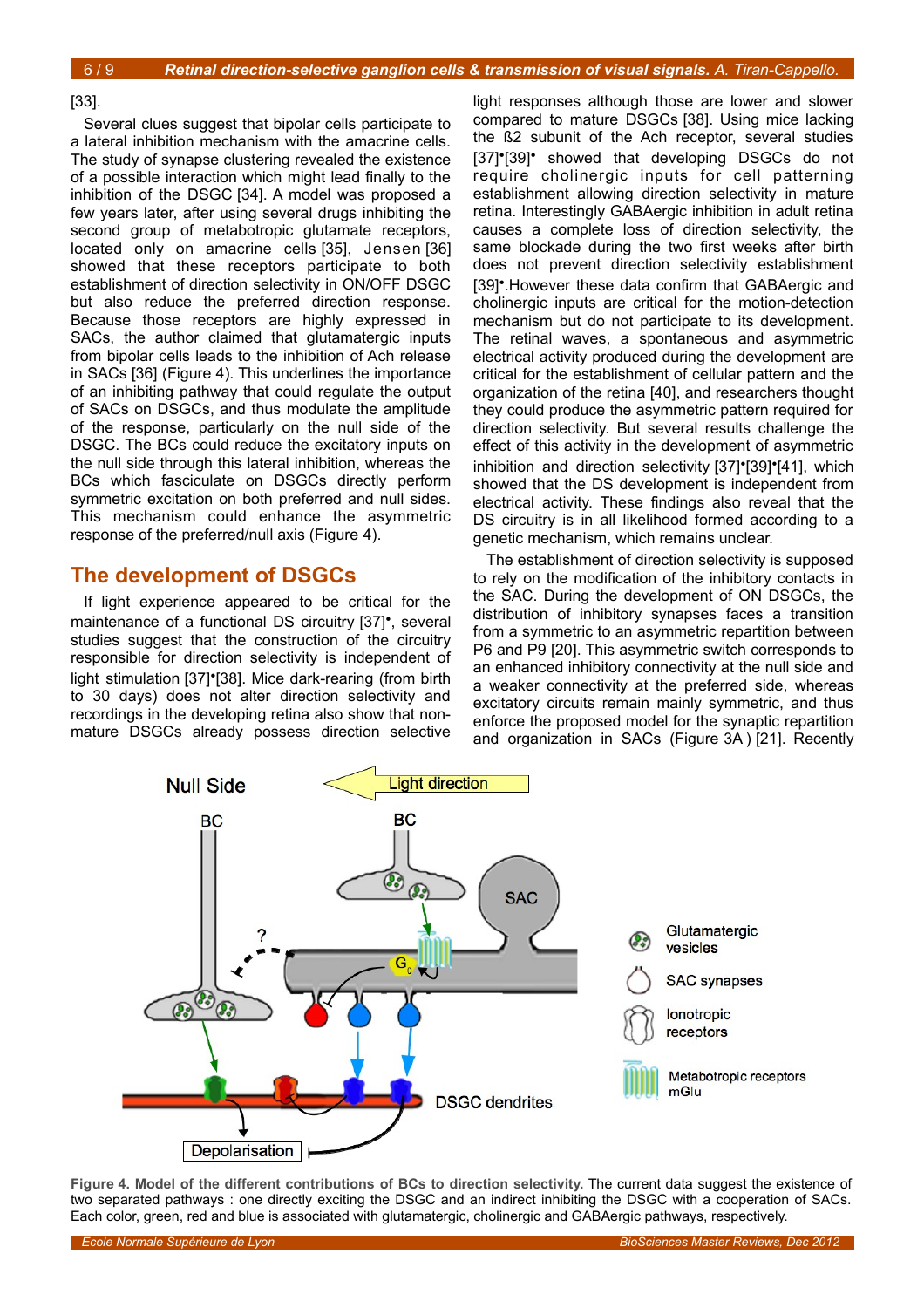other finding showed that along the null side of nasal ON/OFF DSGCs, the GABAergic conductance from SACs are strengthened during the second week of postnatal development, but remain unchanged on the preferred side [42]. However the authors noticed the number of synaptic contacts show moderate evolution during this phase of development, creating a symmetric pattern. This may suggest that the existing model of asymmetric inhibition relies more on the activity of the synapses than on their repartition as it was suggested. Nonetheless, an increase of inhibitory synaptic contacts was already established [19]••[20] which could be enhanced in further steps of development. This hypothesis assumes also the necessity of a light experience, which could induce the reinforcement of synaptic contact according to this asymmetric strengthening of GABAergic synapses.

# **Projections of DSGCs on visual centers**

The study of DSGC projections was developed quite recently using genetic labeling tools especially in mice and marker injections. One of the first study [8] which provided relative robust data in order to mark specifically a nasal ON/OFF DSGC also determines that the projections of those cells could be found only in the superior colliculus, and the lateral geniculate nucleus, structures that enhance the contrast between the signals sent by the different ganglion cells. This trend of DSGCs projecting to the superior colliculus and the lateral geniculate nucleus was then confirmed for the other subtypes of ON/OFF DSGCs, using transgenic mice allowing the specific labeling of these subtypes [9]<sup>\*\*</sup>. The same study [9]\*\* also revealed that only the projection of ON/OFF DSGCs preferring a vertical motion (labelled with CART and Cadherin6; see Table 1) were found in the medial terminate nucleus and the accessory optic system, which both participate to the elaboration of the optokinetic reflexes. These structures respond to global movement of the image and contribute to its stabilization on the retina [43].

These findings support previous results concerning labelled ON DSGCs with a ventral preferred direction [44]•. The projections of these cells were found only in the medial terminate nucleus but not in other integrative centers [44]•[45]. These two studies suggest that the medial terminate nucleus is a preferential site for the projections of ON and ON/OFF DSGCs with a preferred direction along the vertical axis.

Interestingly, the axon projections for OFF DSGCs have already been established and point towards the superior colliculus and the dorsal lateral geniculate nucleus [13]\*\*, but were not detected in other sites. This pattern is similar to the ON/OFF DSGC projections, and especially for those eliciting a horizontal movement. These results challenge the hypothesis of a projection towards the medial terminate nucleus for DSGC preferring vertical motion.

### **Conclusion**

According to the information provided in this review, it appears that direction-selective mechanisms rely on multi-scale processes. The asymmetric wiring of excitatory and inhibitory inputs establishes a robust preferred/null axis. Those inputs could themselves be modulated at a synaptic level. The computation of these signals is executed by the DSGC, and such a mechanism seems to depend on the dendritic organization and the repartition of ionic channels.

Several new discoveries about the synaptic mechanisms also helped the researcher to determine the roles of the different cell types, and thus develop a more trustable and reliable model of direction selectivity. Despite such innovations, some points of these mechanisms remain unclear, mainly because of the high density of cellular connections and inputs on a single DSGC.

In the past few years, one of the most important progresses in the study of DSGCs was the emergence of selective labeling for a reduced number of DSGC subtypes. We hope that these tools will provide us the means focus the research on the particularities and cellular functions which differentiate one from the others.

# **Acknowledgements**

I thank S. Haverkamp for reviewing this article and whose comments and advices helped to increase the quality of the present work.

## **References and recommended reading**

Papers of particular interest have been highlighted as:

- of special interest
- ●● of outstanding interest
- 1. Barlow HB, Levick WR: The mechanism of **directionally selective units in rabbit's retina.** *J. Physiol.* 1965, **178**:477–504. [PMID: 5827909PMCID: 1357309]
- 2. Barlow HB, Hill RM, Levick WR: **Retinal ganglion cells responding selectively to direction and speed of image motion in the rabbit**. *J. Physiol.* 1964, **173**:377– 407. [PMID: 14220259 PMCID: PMC1368915]
- 3. Taylor WR, Vaney DI: **New directions in retinal research**. *Trends Neurosci.* 2003, **26**:379–385. [doi: 10.1016/S0166-2236(03)00167-X] [PMID: 12850434]
- 4. Sun W, Deng Q, Levick WR, He S: **ON directionselective ganglion cells in the mouse retina**. *J. Physiol.* 2 0 0 6 , **576**: 1 9 7 – 2 0 2 . [ d o i : 10.1113/jphysiol.2006.115857] [PMID: 16901944 PMCID: PMC1995646]
- 5. Weng S, Sun W, He S: **Identification of ON-OFF direction-selective ganglion cells in the mouse retina**. *J. Physiol.* 2 0 0 5 , **562**:915–923. [doi: 10.1113/jphysiol.2004.076695] [PMID: 15564281 PMCID: PMC1665532]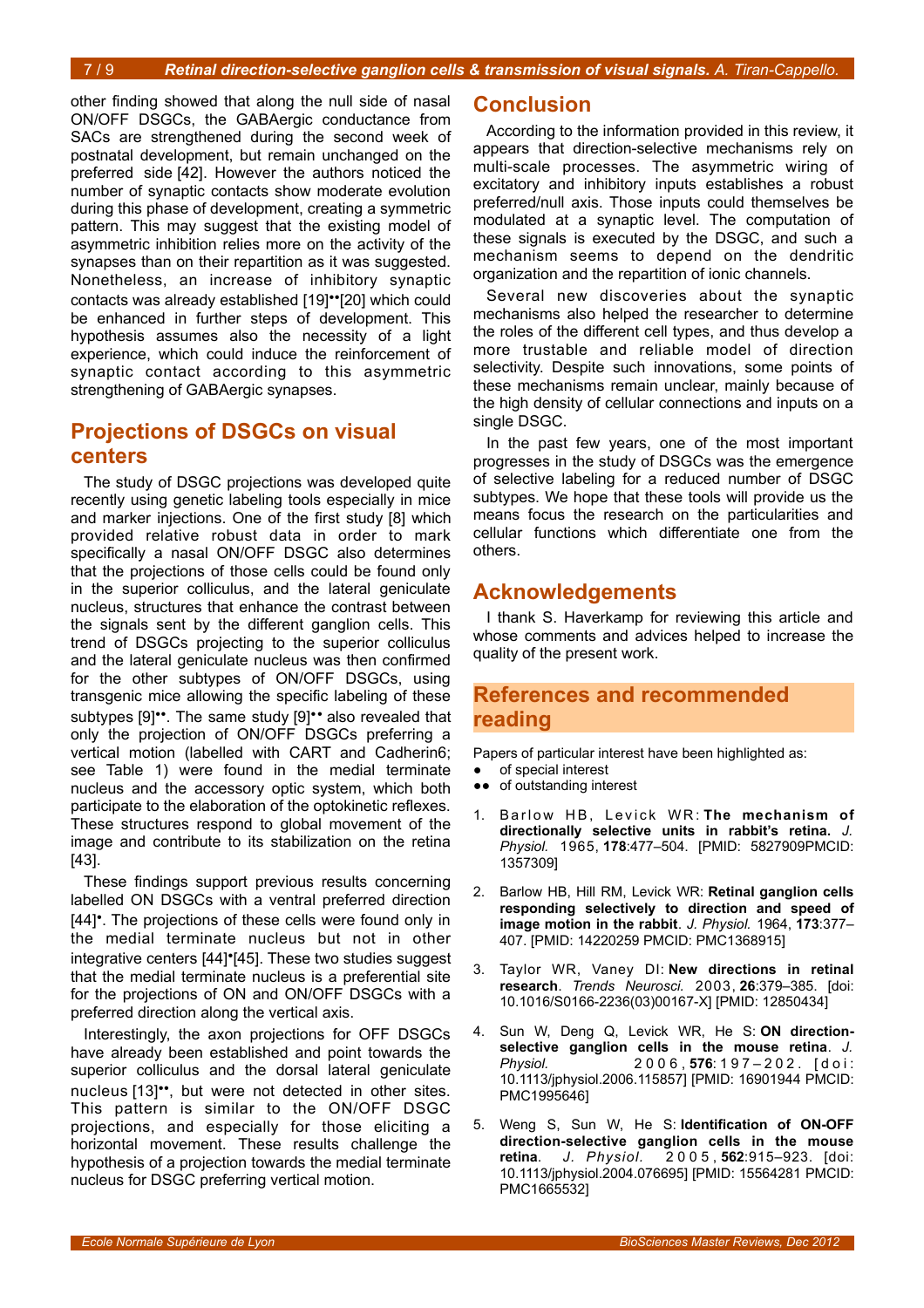- 6. Borst A, Euler T: **Seeing things in motion: models, circuits, and mechanisms**. *Neuron* 2011, **71**:974–994. [doi: 10.1016/j.neuron.2011.08.031] [PMID: 21943597]
- 7. Euler T, Hausselt SE: **1.19 Direction-Selective Cells [Internet]**. In *The Senses: A Comprehensive Reference*. Academic Press; 2008:413–422.
- 8. Huberman AD, Wei W, Elstrott J, Stafford BK, Feller MB, Barres BA: **Genetic identification of an On-Off direction-selective retinal ganglion cell subtype reveals a layer-specific subcortical map of posterior motion**. *Neuron* 2 0 0 9 , **62**:327–334. [doi: 10.1016/j.neuron.2009.04.014] [PMID: 19447089 PMCID: PMC3140054]
- 9. Kay JN, De la Huerta I, Kim I-J, Zhang Y, Yamagata M, Chu MW, Meister M, Sanes JR: **Retinal ganglion cells with distinct directional preferences differ in molecular identity, structure, and central projections**. *J. Neurosci. Off. J. Soc. Neurosci.* 2011, **31**:7753–7762. [doi: 10.1523/JNEUROSCI.0907-11.2011] [PMID: 21613488 PMCID: PMC3108146]
- This study summarises the current existing methods to label DSGC subtypes and also reveal their clustering onto superior visual centers.
- 10. Sivyer B, van Wyk M, Vaney DI, Taylor WR: **Synaptic inputs and timing underlying the velocity tuning of direction-selective ganglion cells in rabbit retina**. *J. Physiol.* 2 0 1 0 , **588**: 3 2 4 3 – 3 2 5 3 . [ d o i : 10.1113/jphysiol.2010.192716] [PMID: 20624793 PMCID: PMC2976019]
- 11. Kanjhan R, Sivyer B: **Two types of ON directionselective ganglion cells in rabbit retina**. *Neurosci. Lett.* 2 0 1 0 , **483**: 1 0 5 – 1 0 9 . [ d o i : 10.1016/j.neulet.2010.07.071] [PMID: 20678546]
- With the following reference [12] this study shows evidence for the distinction between two ON DSGC subtypes in terms of morphologies and electrical responses to a light stimulus.
- 12. Hoshi H, Tian L-M, Massey SC, Mills SL: **Two distinct types of ON directionally selective ganglion cells in the rabbit retina**. *J. Comp. Neurol.* 2011, **519**:2509– 2521. [doi: 10.1002/cne.22678] [PMID: 21618235 PMCID: PMC3265025]
- 13. Kim I-J, Zhang Y, Yamagata M, Meister M, Sanes JR: **Molecular identification of a retinal cell type that responds to upward motion**. *Nature* 2008, **452**:478– 482. [doi: 10.1038/nature06739] [PMID: 18368118]
- This is the first study which showed evidence for the existence of OFF DSGCs in the mammalian retina.
- 14. Amthor FR, Oyster CW, Takahashi ES: **Morphology of on-off direction-selective ganglion cells in the rabbit retina**. *Brain Res.* 1984, **298**:187–190. [PMID: 6722555]
- 15. Yang G, Masland RH: **Receptive fields and dendritic structure of directionally selective retinal ganglion cells**. *J. Neurosci. Off. J. Soc. Neurosci.* 1994, **14**:5267– 5280. [PMID: 8083735]
- 16. He S, Masland RH: **Retinal direction selectivity after targeted laser ablation of starburst amacrine cells**. *Nature* 1997, **389**:378–382. [doi: 10.1038/38723] [PMID: 9311778]
- 17. O'Malley DM, Sandell JH, Masland RH: **Co-release of acetylcholine and GABA by the starburst amacrine**

**cells**. *J. Neurosci. Off. J. Soc. Neurosci.* 1992, **12**:1394– 1408. [PMID: 1556600]

- 18. Caldwell JH, Daw NW, Wyatt HJ: **Effects of picrotoxin and strychnine on rabbit retinal ganglion cells: lateral interactions for cells with more complex receptive fields**. *J. Physiol.* 1978, **276**:277–298. [PMID: 650450 PMCID: PMC1282424]
- 19. Briggman KL, Helmstaedter M, Denk W: **Wiring specificity in the direction-selectivity circuit of the retina**. *Nature* 2 0 1 1 , **471**:183–188. [doi: 10.1038/nature09818] [PMID: 21390125]
- •• This study highlights the asymmetric and strengthened connectivity of SACs with DSGCs on their null side, and also showed that SACs connect mainly with the distal part of their dendritic field.
- 20. Yonehara K, Balint K, Noda M, Nagel G, Bamberg E, Roska B: **Spatially asymmetric reorganization of inhibition establishes a motion-sensitive circuit**. *Nature* 2011, **469**:407–410. [doi: 10.1038/nature09711] [PMID: 21170022]
- 21. Lee S, Kim K, Zhou ZJ: Role of ACh-GABA **cotransmission in detecting image motion and motion direction**. *Neuron* 2010, **68**:1159–1172. [doi: 10.1016/j.neuron.2010.11.031] [PMID: 21172616 PMCID: PMC3094727]
- 22. Zhou ZJ, Lee S: **Synaptic physiology of direction selectivity in the retina**. *J. Physiol.* 2008, **586**:4371– 4376. [doi: 10.1113/jphysiol.2008.159020] [PMID: 18617561 PMCID: PMC2614022]
- ●● This study provides a really interesting model for the interactions between excitatory and inhibitory synapses on DSGCs based on the asymmetric repartition of GABAergic synapses.
- 23. Euler T, Detwiler PB, Denk W: **Directionally selective calcium signals in dendrites of starburst amacrine cells**. *Nature* 2 0 0 2 , **418**:845–852. [doi: 10.1038/nature00931] [PMID: 12192402]
- This study provided evidence that the calcium signal is direction selective in the SAC itself, leading to a variable intensity of secretion along the dendrites of the SAC.
- 24. Enciso GA, Rempe M, Dmitriev AV, Gavrikov KE, Terman D, Mangel SC: **A model of direction selectivity in the starburst amacrine cell network**. *J. Comput. Neurosci.* 20 1 0, **28**:567–578. [doi: 10.1007/s10827-010-0238-3] [PMID: 20524107 PMCID: PMC2880707]
- ●● This study presents a model which could be the basics of an intrinsic direction selectivity in SACs. This is based on an asymmetric repartition of ions transporters which modulates the response of ionic channels and the secretory activity and creates differential response along the axis soma-dendrites.
- 25. Ackert JM, Farajian R, Völgyi B, Bloomfield SA: **GABA blockade unmasks an OFF response in ON direction selective ganglion cells in the mammalian retina**. *J. Physiol.* 2 0 0 9 , **587**: 4 4 8 1 – 4 4 9 5 . [ d o i : 10.1113/jphysiol.2009.173344] [PMID: 19651763 PMCID: PMC2766652]
- 26. Grzywacz NM, Tootle JS, Amthor FR: **Is the input to a GABAergic or cholinergic synapse the sole asymmetry in rabbit's retinal directional selectivity?** *Vis. Neurosci.* 1997, **14**:39–54. [PMID: 9057267]